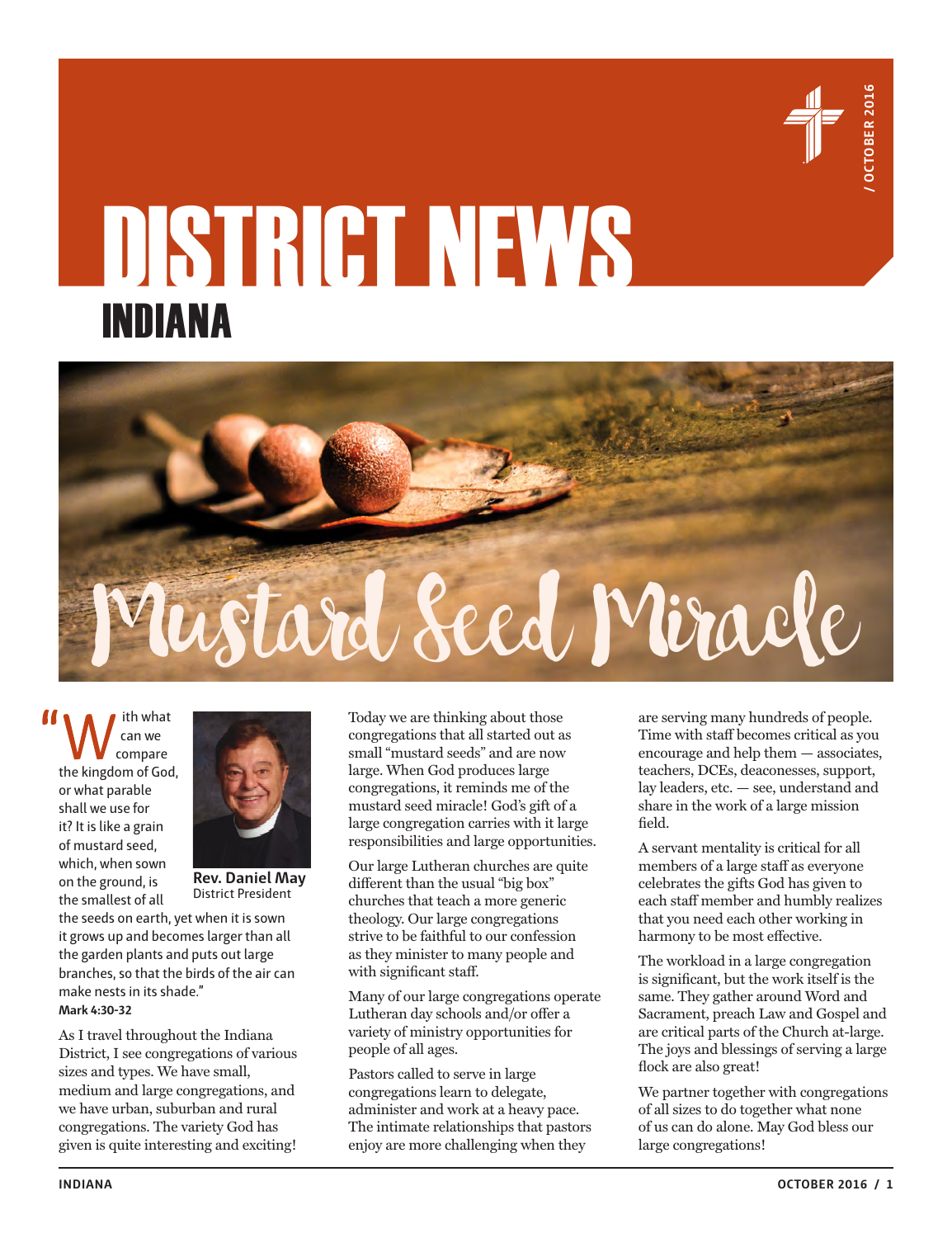## **Joys and challenges of a larger congregation**

#### **By Rev. Dr. Thomas Ahlersmeyer**  Holy Cross Lutheran Church, Fort Wayne

hat are the joys of a larger congregation? Lots of people! What are the challenges of a larger congregation? Lots of people!

Lots of people mean lots of worship opportunities. What joy to have a rich variety of worship services, with the blessing of music ranging from J. S. Bach to Lincoln Brewster. What a challenge to know everybody with whom we share the living Christ!

Lots of people involve lots of "moving parts" in making decisions and taking action. What joy to have a staff of gifted and consecrated professionals! What a challenge to orchestrate their activities, so that both they and our congregation

are equally blessed and gifted laity achieve a synergy where the whole becomes greater than the sum of its parts!

Lots of people call for lots of program offerings. What joy to have a thriving Christian day school blessed with more than 25 percent of its student body coming from unchurched or nominallychurched homes! What a challenge to serve families with vastly different levels of Christian commitment!

Space limits discussion of the joys and challenges of other programs that bring Christ to our neighborhood, those with special needs, our community and world and our own parishioners of all ages.

Sometimes it all seems overwhelming. We dare never forget that "our

sufficiency is from God" (2 Cor. 3:5).

Dr. Tim Keller captures the joys and challenges of different sizes of congregations in an excellent 15-page booklet titled *Leadership and Church Size Dynamics* (you can find it readily on the internet). His basic premise?:

"A church's functional style, its strengths and weaknesses, and the roles of its lay and staff leaders will change dramatically as its size changes."

Good insights for reading and discussion!

God be praised for congregations of all sizes where His beloved people faithfully, creatively, courageously and lavishly proclaim His gift of salvation in Jesus Christ!

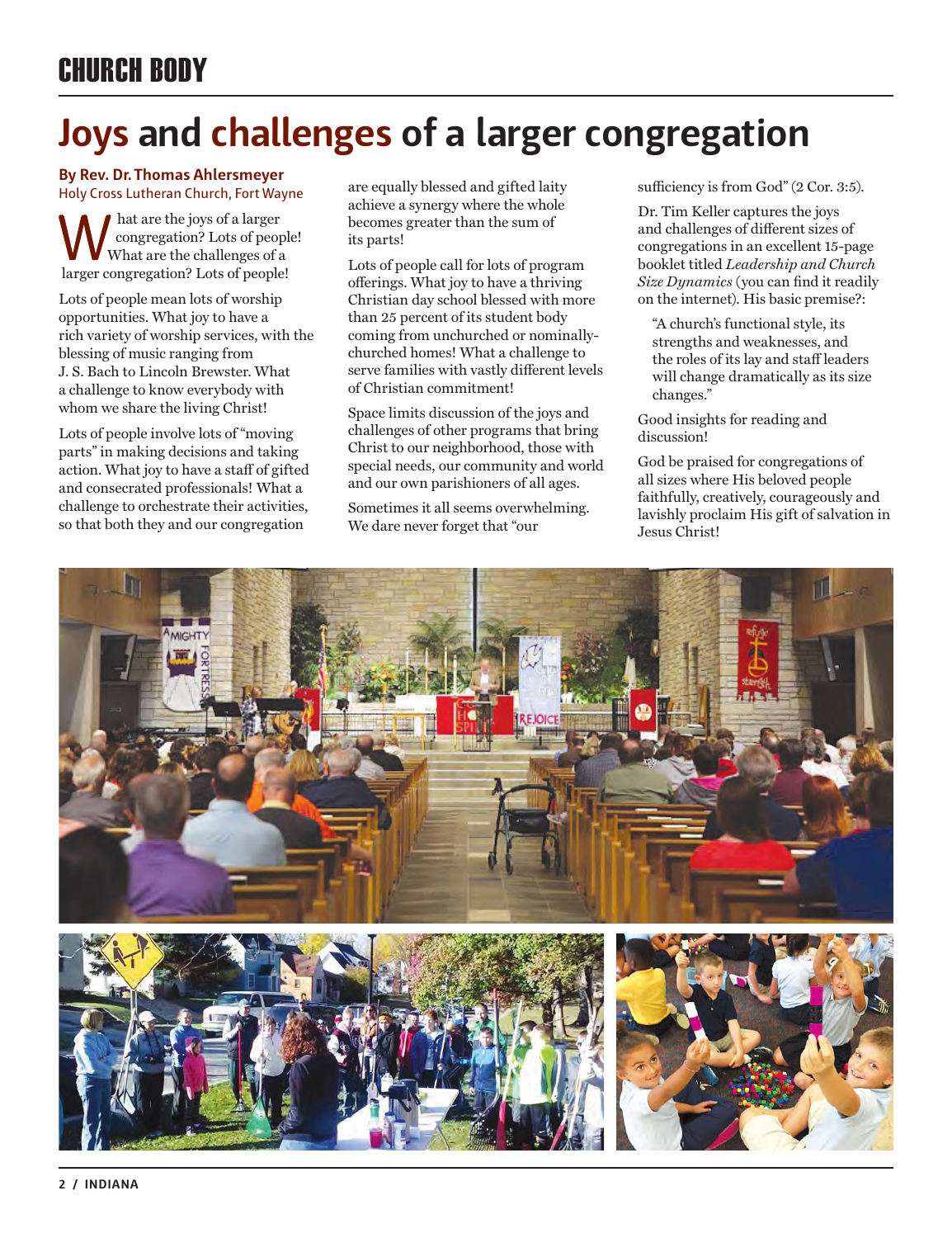### HONORS



## **In thankful celebration, we give praise!**

**Lutheran schools throughout the Indiana District are blessed to have excellent principals, preschool directors and teachers. When one of our colleagues receives recognition, we celebrate as a team, giving thanks and praise to our loving Heavenly Father for their gifts and their ministry.**

The Indiana District honors two individuals: **Mark Muehl**, executive director of The Lutheran Schools Partnership in Fort Wayne, and **Sue Hord**, earlychildhood director and teacher at Immanuel Preschool in Valparaiso.

Muehl was selected by the Lutheran Education Association's (LEA) Board of Directors to receive LEA's top honor, the 2016 *Christus Magister* award. Since 1965, this most prestigious award has been presented to Lutheran educators who have made significant contributions to Lutheran education.

Muehl previously served as a principal and teacher in Indiana and Illinois schools. He has also led large vacation Bible school programs, seniors' ministry, Bible studies and adult daycare. He is president of the Indiana Non-Public School Association and serves on the Concordia University Chicago Board of Regents.

Muehl earned a Bachelor of Arts degree in education, specializing in religion and mathematics, and a Bachelor of Arts degree in director of Christian education. Both degrees are from Concordia University Chicago.

In support of his nomination, one colleague said, "You will not find a more dedicated servant-leader; Mark advocates for the unique needs of educators and administration."

Muehl is also the first executive director of The Lutheran Schools Partnership. He works directly with school administrators, lay leadership and pastoral staff to bring services to 18 vastly different schools, providing opportunity for collaboration and support.

Hord was named 2016 LEA Distinguished Lutheran Early Childhood Administrator. She has served Immanuel for more than 23 years.

Hord earned Bachelor and Master of Science degrees in education from Valparaiso University. In 2003, she was honored for helping start Hilltop Neighborhood House, a nonprofit childcare ministry. Horn is also active in the Indiana District Early Childhood Cabinet.

In support of Hord's nomination, her pastor said, "Sue is an exemplary church worker in every way. She works tirelessly to ensure that our preschoolers grow in faith and know the story of Jesus. She administers our preschool with firmness and compassion. She expects excellence in those she oversees, and, even more so of herself. She relates to parents well and is the best evangelist on our entire staff."

One parent wrote, "Under Sue's leadership, she and her staff have written a comprehensive curriculum that meets the needs of all students. As a parent

of two children who have gone through the program, I was very impressed by the teaching philosophy. Mrs. Hord has worked to create Bible lessons that are taught with a series of props that really resonate with young students. Sue has built a program that embraces working together with parents and families as well as connecting them to the church."

A colleague commented, "The fact that Sue relies on her faith to lead her life is apparent. In Sue's interactions with others, you can see daily examples of her loving kindness, forgiveness and acts of grace given by God. She has stepped in many times to help those in need, whether in preschool, kindergarten through eighth grade or with church families. Sue's gentleness and caring manner have appealed to many individuals who seek her out when in need of assistance or guidance. She truly leads by example."

Hord describes herself and her mission as "a redeemed child of God, living a life of ongoing sanctification, radical discipleship and sacrificial service to my family, my church and my community."

With thankful hearts to God and to both Mark and Sue, it is a privilege to offer these words of affirmation.

It is the prayer of the Indiana District that God will continue to bless both of you and your future service to Jesus, our Lord and Savior!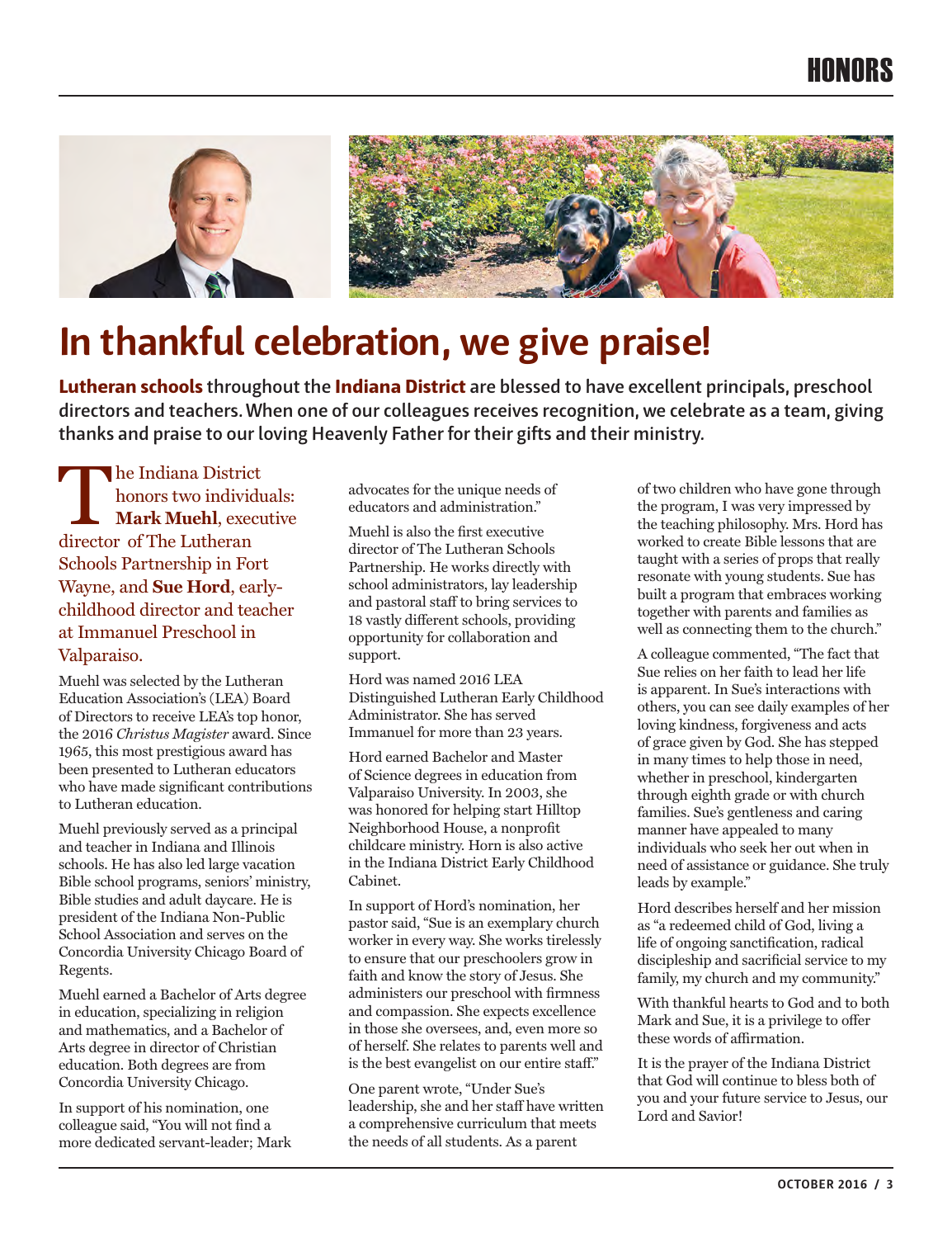## **COMMUNITY**

# *Congratulations to the newly installed!*

**The Rev. John Stebbins was installed as pastor of Faith Lutheran Church, Louisville.**

Stebbins, who recently graduated from Concordia Theological Seminary, Fort Wayne, was ordained on June 26 in his home congregation, First, Holyoke, Mass. Participating in the installation service were, from left, (front row) the Revs. Mark Whitsett, Henry Loppnow, Ron Richeson, Stebbins, Charles Fischer, Mark Darnstaedt; (back row) Tom Elbert, John Fraiser and Charles Fausel.





**St. Peter Lutheran Church, Huntington, welcomed the Rev. Timothy Lorenz as its new pastor on July 31.** Participants in the installation were, from left, the Revs. Barry Akers, Our Redeemer, Kokomo; Marvin Lorenz (Timothy's father); William Allison, Our Redeemer, Kokomo and circuit visitor; Lorenz; William Lahrman, St. James, Marion; and Daniel Mackey, Grace, Muncie.



**The Rev. Dr. Charles (Chad) Foster, center, was installed as the newest member of the St. Peter's, Columbus, clergy staff on July 10.** Foster joins the Revs. Mark Teike, left, and Patrick Galligar.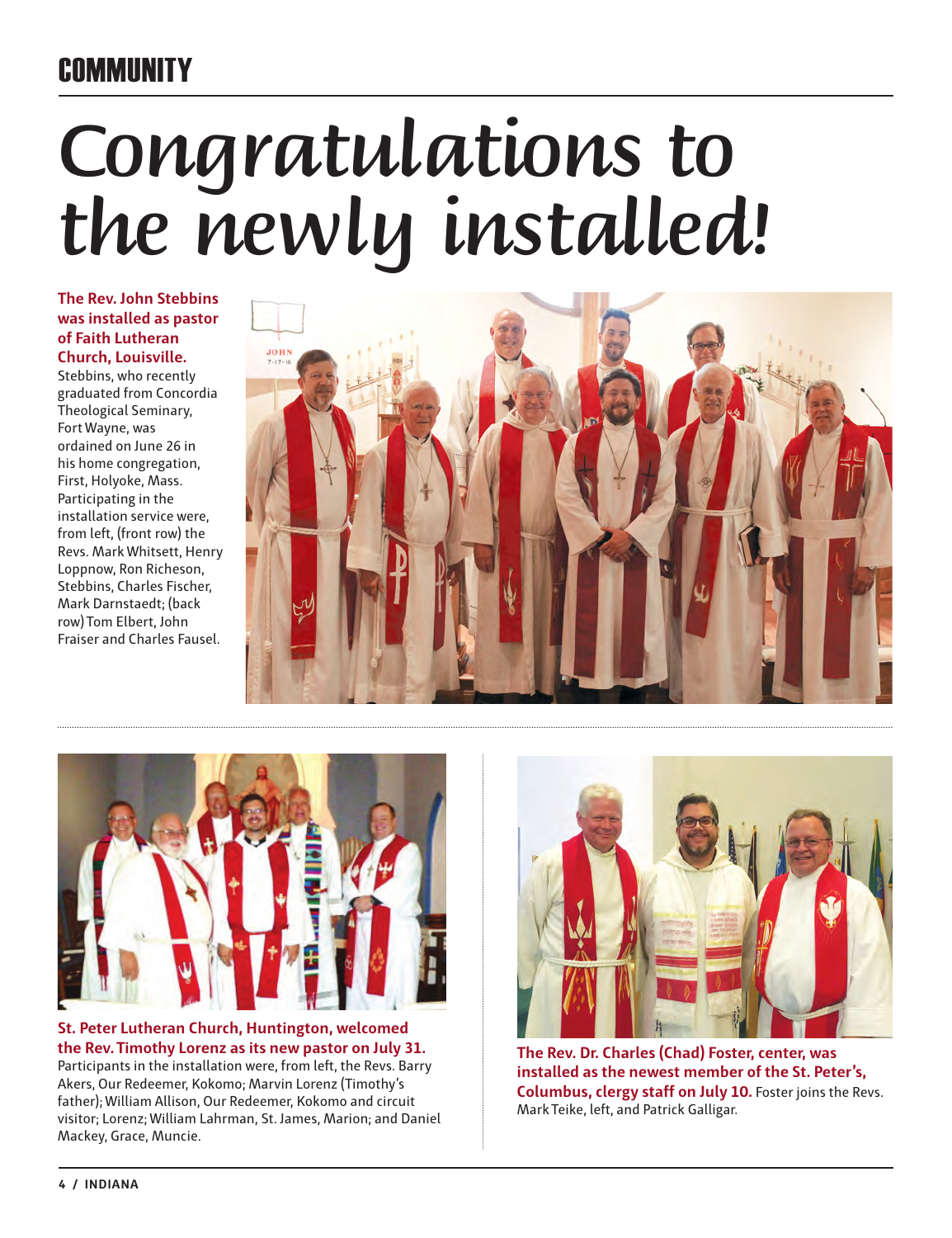## **STEWARDSHIP**

## **Giving water or wine? October**

There's an old story that a pastor friend of mine shared about a wealthy king who was good, kind and just to his people. His son, the prince, was getting married and the king wanted this to be the most splendid wedding. Instead of bringing costly gifts for the prince and his bride, the king simply asked that those who were attending the wedding bring a jar of their best wine and they would be poured together into a huge urn. This wine would be the "best of the best" and served to all of the guests.



into the urn with all of the wine from the other guests. No one would be able to tell that it was just water when it was all mixed together.

On the day of the wedding, each poured his jug of wine into the urn. When it was his turn, the selfish and greedy guest quickly poured in his jar of water and sat down. When all the jars of wine had been emptied into the urn, the king asked that the wine be scooped into chalices for the wedding party and guests, and he made a wonderful toast to the bride and groom. Then he took a sip of the wine and suddenly spit it out. It was pure water! Every guest had thought that if he or she brought water instead of wine, it wouldn't be noticed when mixed with all of the other guests' wine. The king was so furious that he sent all of the guests home!

In the New Testament, the Kingdom of God is often compared to a feast and being a part of a Christian congregation is similar to being invited to attend. What have you brought to your good, kind, just King for all that He has done for you? Is your jar full of the best you have to offer … or cheap stuff … or even pure water? If everyone thinks that everybody else will bring the "good stuff" and their jar of pure water won't be noticed, then there will always be a shortage of what is needed. Every person is important in God's eyes, and the contribution of every person is also important, even in a large congregation! If everybody brings the best they have, then what we will have to offer together will be the very best — and nothing will be watered down.

Our gracious Lord gives us food and clothing, jobs and family,

cars and homes. But just as importantly, He also gives us a church where we can come each week to hear God's Word. Here, our sins are forgiven, our faith is strengthened, our Christian walk is encouraged, our questions about life are answered and our souls are fed in the Lord's Supper. Blessings and help are ladled out for you in times of crisis, suffering, tragedy and joy. When in need of a baptism, confirmation, wedding, funeral, counseling, hospital visit or Christian education, your ladle is drawing out the life-giving "wine" of Christ's Church.

What are you personally contributing to the ministry of your congregation? Good wine … or water? It *does* make a difference. I pray you don't join a large congregation to be "lost" in the numbers. What *you* do will be noticed — one way or another. Let *every one* of us bring to our Heavenly King the best we have to offer!



**Ken Schilf** Council of Resources

# **Prayer List**

#### **Week of October 3**

- **New Jersey District**
- Circuit 8
- Trinity (Decatur Rd.), Fort Wayne
- Zion, Fort Wayne
- Aboite, Fort Wayne
- New Life, Fort Wayne
- Southwest, Fort Wayne
- › **Mission:** Hispanic Mission Society, Immanuel, Avilla
- **RSO:** Lutheran Social Services, Fort Wayne

#### **Week of October 10**

- **North Wisconsin District**
- Circuit 13
- **Trinity, Indianapolis**
- Zion, New Palestine
- › Holy Cross, Indianapolis
- Christ, Noblesville
- Lord of Life, Westfield
- › Epiphany, Westfield › **Mission:** Gloria Dei Hispanic
- Mission, Valparaiso
- › **RSO:** Lutheran Special Ed Ministries, Fort Wayne

#### **Week of October 17**

- › Northern Illinois District
- **Circuit 19**
- St. John, Aurora
- Bethany, Connersville
- St. Paul, Cross Plains
- **Trinity, Dillsboro**
- St. John, Farmers Retreat
- › **Mission:** African Immigrants,
- **RSO:** Siberian Lutheran
- Mission Society

#### **Week of October 24**

- **Northwest District**
- Circuit 5
- Our Redeemer, South Bend
- St. Paul, South Bend **Redeemer Warsaw**
- St. Paul, Woodland
- Prince of Peace, Goshen
- St. Peter's, Warsaw
- 
- › **Mission:** Tamil Indian Mission, Calvary, Indianapolis **Other Ministry: Valparaiso University** 
	-
- **Week of October 31**
- **Ohio District**
- **Circuit 9**
- Ascension, Fort Wayne
- Concordia, Fort Wayne Gloria Dei, Fort Wayne
- 
- St. Peter, Fort Wayne Prince of Peace, Grabill
- **Emanuel, New Haven.**
- › **Mission:** Burmese, Karen Ministry,
- New Life, Fort Wayne
- **RSO: Wittenburg Village, Crown Point**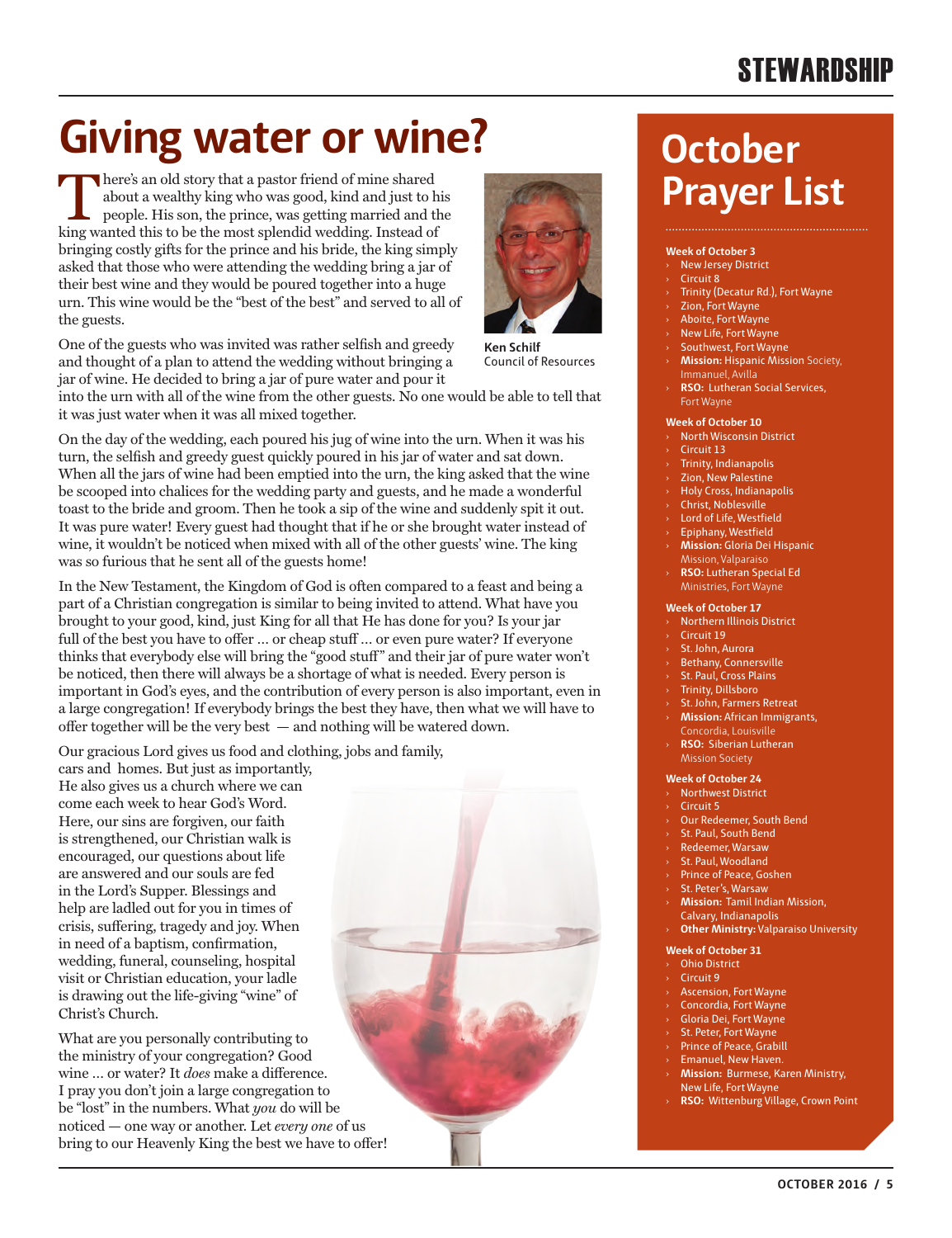## **EVENTS**

## **CALENDAR OF EVENTS**

#### **OCTOBER**

**1** Pre-retirement Workshop for Called Workers, *Indiana District Office*

**2** Vantage Point Retreat, *Camp Lutherhaven*

**4**

Vantage Point Retreat, *Camp Lutherhaven*

**5-7** re:inspire — Best Practices for Ministry Heartland, *Carmel* 

**13-15** LEA Convocation

**16** Vantage Point Retreat, *Camp Lutherhaven*

**20** Vantage Point Retreat, *Camp Lutherhaven*

#### **24-26**

Fall Pastors' Conference, *Crowne Plaza Indianapolis Airport*

#### **25-26** Fall DCE Conference

#### **NOVEMBER**

**2-6**

Luther Hostel 2016, *Concordia Theological Seminary, Fort Wayne*

#### **3-5**

National Rural and Small Town Mission Conference, *Wichita, Kansas*

#### **3-5**

Good Shepherd Institute Conference 2016, *Concordia Theological Seminary, Fort Wayne*

**11-13** Indiana District Youth Gathering, *Columbus, Indiana*

## **SHARE YOUR NEWS!**

Do you have exciting news you'd like to see published in the Indiana District *Lutheran Witness*? We love to hear news and updates and see photos from around our district. Be sure to send in your news, especially if you enjoy writing or taking photos at church events.

#### **The deadline for the December issue of The Lutheran Witness is Oct. 10.**

Your stories and photos are welcomed and most appreciated. Please send all submissions to Jan Koenig at **jan.koenig@ in.lcms.org** or mail to:

**Lutheran Witness Editor LCMS Indiana District 1145 South Barr St. Fort Wayne, IN 46802** 

Please remember that photos sent electronically should be in high-resolution, with a minimum of 300 dpi.

## **OCTOBER BIRTHDAYS**

**OCTOBER 1 Ann Wickizier, 98 St. Peter, North Judson Annabelle Matson, 93 Immanuel, Avilla**

**OCTOBER 2 Lillian Schlensker, 92 Trinity, Darmstadt Eloise Elam, 94, St. Paul's, Evansville**

**OCTOBER 4 Mardella Gerbers, 91 Holy Cross, Fort Wayne**

**OCTOBER 5 Juanita Schaber, 92 Holy Cross, Fort Wayne**

**OCTOBER 6 Lyman Smith, 92, Zion, Wabash**

**OCTOBER 8 Mary Bear, 93, Holy Cross, Fort Wayne** 

**OCTOBER 9 Margaret Harmeyer, 96 Holy Cross, Fort Wayne Charles Freudenberg, 91 Our Redeemer, Evansville**

**OCTOBER 10** Harold Kleeman, 90, Zion, Garrett Gerald Kleeman, 90, Zion, Garrett

**OCTOBER 11 Dorothy Meyer, 93 Emmanuel, Fort Wayne Ervin Stuckwisch, 90 Immanuel, Seymour**

**OCTOBER 12 Mae Ellen Schneider, 91 Immanuel, Seymour Lucile Stoppenhagen, 91 Zion, Friedheim**

**OCTOBER 14 Harold Dodge, 99, St. James, Reynolds**

**OCTOBER 15 Edna Hallow, 95, Immanuel,** 

**Seymour Edna Kaufman, 93 Immanuel, Seymour**

**Donald Foth, 91, St. James, Lafayette OCTOBER 16 Leola Reinoehl, 90, Zion, Garrett**

**Donald W. Rothkopf, 91 Calvary, Indianapolis**

**OCTOBER 18 Bernita Amm, 95 St. Peter, North Judson Fred Graft, 90, Holy Cross, Fort Wayne OCTOBER 19**

**Bob Woempner, 94 Calvary, Indianapolis** **Bernice Rodenbeck, 91 St. Paul's, Fort Wayne Ludella Conrad, 90, Zion, Friedheim**

**OCTOBER 21 Cal Schultz, 96 Emmanuel, Fort Wayne**

**Dick Wick, 93, Holy Cross, Fort Wayne OCTOBER 22**

**Ruth Malich, 94 Holy Cross, Fort Wayne**

**OCTOBER 23 Hilda Bennett, 100 Emmanuel, Fort Wayne**

**Lillian Long, 94, St. James, Lafayette OCTOBER 24**

**Lois Frede, 90, Emmanuel, Fort Wayne**

**OCTOBER 27 Marie Keith, 98 Emmanuel, Fort Wayne**

**OCTOBER 28** Louise Brown, 96 **Holy Cross, Fort Wayne** Helen Schleibaum, 93 **Immanuel, Seymour** Kenneth Lang, 91 **Trinity Memorial, Merrillville** Dorothy Mills, 90 **Our Redeemer, Evansville**

#### **OCTOBER 29**

Helen Niebrugge, 99, Trinity, Dillsboro Lillie Girton, 93, St. John, Indianapolis Bill Goeglein, 91 **Holy Cross, Fort Wayne**

**OCTOBER 30** Blanche Madsen, 94 **St. Peter, North Judson** Joan Hoffman, 90, Zion, Decatur

#### **Belated Birthdays**

**JULY 11 Jean Morris, 91, Immanuel, Seymour**

**JULY 30 Helen Wehmiller, 91 Immanuel, Seymour**

**SEPTEMBER 3 Rosemary Wesselman, 91 St. John, Indianapolis**

**SEPTEMBER 16 Dewey Kirkpatrick, 91 Redeemer, Seymour Mildred Kontak, 91 St. John, Indianapolis**

**SEPTEMBER 21 Doris Graessle, 96 Redeemer, Seymour**

**SEPTEMBER 30 Charlie Walker, 96 Our Redeemer, Evansville**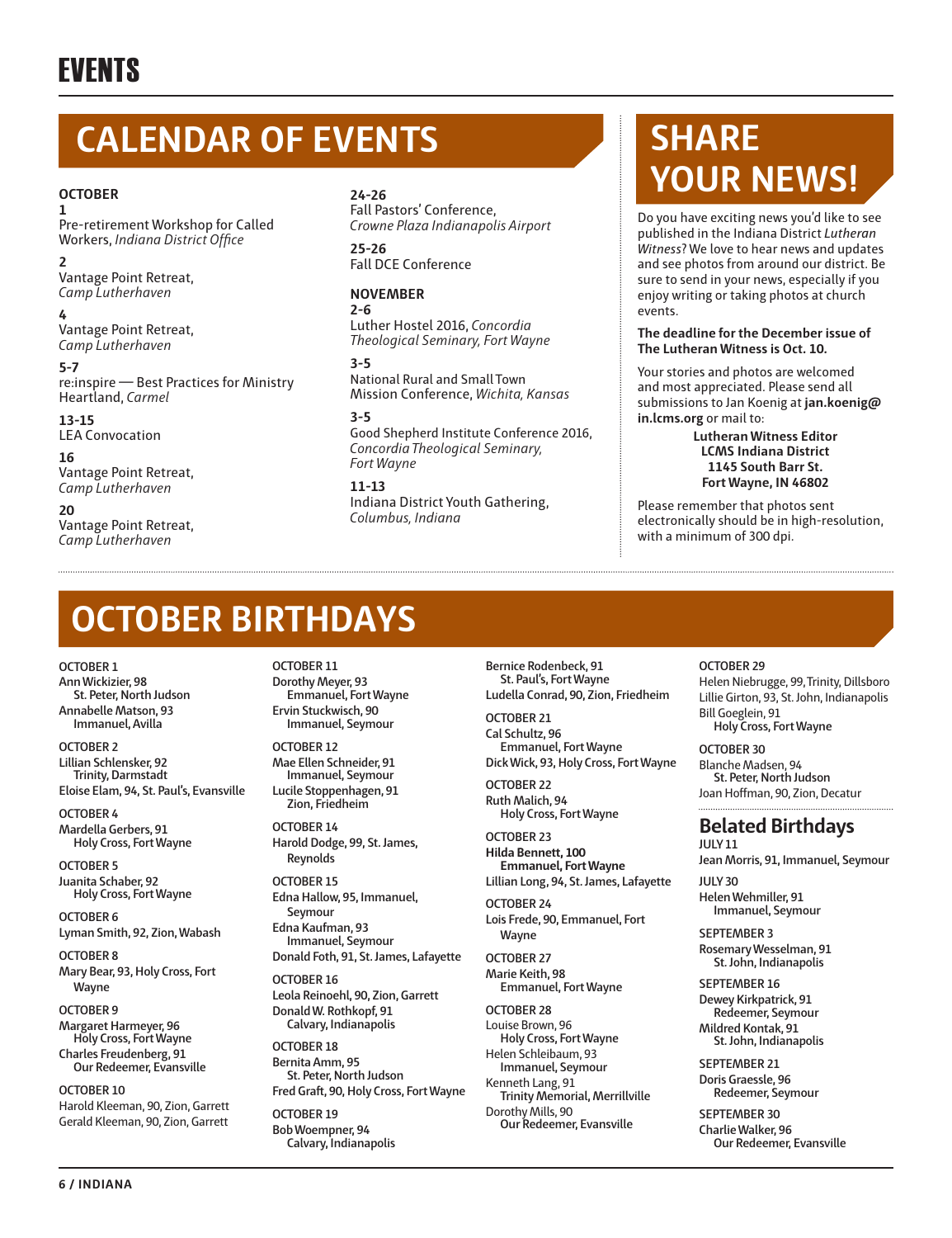## **OCTOBER ANNIVERSARIES**

#### **OCTOBER 1**

Mr. and Mrs. James Hilt, 50 St. John, Indianapolis Mr. and Mrs. Robert Niedenthal, 50 St. John, Indianapolis

#### **OCTOBER 2**

Mr. and Mrs. Dallas Kreinhagen, 61 St. John's, White Creek Mr. and Mrs. Dan Giles, 51 Holy Cross, Fort Wayne Mr. and Mrs. Larry Wente, 51 Immanuel, Seymour

#### **OCTOBER 3**

Mr. and Mrs. Bob Arney, 61 St. Matthew's, Delphi Mr. and Mrs. Daniel Fred, 51 Calvary, Indianapolis

#### **OCTOBER 4**

Mr. and Mrs. Robert Hegerfeld, 64 St. John, Monroeville Mr. and Mrs. Larry Hill, 52, Good Shepherd, Franklin

#### **OCTOBER 5**

Mr. and Mrs. Allen Distler, 62 Concordia, Greenwood

#### **OCTOBER 6**

Mr. and Mrs. Bill Shireman, 60 Grace, New Albany Mr. and Mrs. Thomas Crouse, 53 St. James, Lafayette

#### **OCTOBER 7**

Mr. and Mrs. Joseph Caruso, 56 St. John, Indianapolis. Mr. and Mrs. Jerry Gallmeyer, 54 St. Paul (Preble), Decatur

#### **OCTOBER 10**

Mr. and Mrs. Harold Dodge, 77 St. James, Reynolds Mr. and Mrs. Carl Wohlschlegel, 64 Faith, Louisville Mr. and Mrs. Robert Handschy, 58 Calvary, Indianapolis

Mr. and Mrs. Richard Braukhoff, 52 St. Paul's, Evansville

#### **OCTOBER 11**

Mr. and Mrs. Melvin Diederich, 64 Zion, Garrett Mr. and Mrs. Walter Weihe, 52 Immanuel, Seymour

#### **OCTOBER 12**

Mr. and Mrs. Herbert Bruick, 60 St. Paul's, Fort Wayne Mr. and Mrs. Charles Myers, 59 St. John, Indianapolis Mr. and Mrs. Ed Wheeler, 58 Zion, New Palestine

#### **OCTOBER 13**

Mr. and Mrs. Marvin Conrad, 60 Trinity (Decatur Rd.), Fort Wayne

#### **OCTOBER 14**

Mr. and Mrs. Glenn Ruemler, 61 St. James, Reynolds Mr. and Mrs. Ross Maschino, 56 Immanuel, Seymour

#### **OCTOBER 15**

Mr. and Mrs. Glenn Wallace, 61 St. Peter, North Judson Mr. and Mrs. Rex Hatfield, 56 Emmanuel, Fort Wayne Mr. and Mrs. Ronald Korff, 56 Trinity, Darmstadt **OCTOBER 16** Mr. and Mrs. Arnold Bosse, 62 Our Redeemer, Evansville

Mr. and Mrs. Maurice Springer, 51 Emmanuel, Fort Wayne

#### **OCTOBER 17**

Mr. and Mrs. Donald Niederbaumer, 52, Immanuel, Seymour Mr. and Mrs. Delbert Peters, 52 St. John's, White Creek

#### **OCTOBER 18**

Mr. and Mrs. Norman Teulker, 63 St. Peter's, Brownstown Mr. and Mrs. Marvin Christopher, 57 Emanuel, Dudleytown

#### **OCTOBER 19**

Mr. and Mrs. Bill Elmer, 59 St. Peter's, Brownstown Mr. and Mrs. Larry Murphy, 53 St. Paul's, Fort Wayne

#### **OCTOBER 20** Mr. and Mrs. Bill Goebel, 54 Grace, New Albany

**OCTOBER 21**

Mr. and Mrs. Jim Rowe, 55 Concordia, Louisville Mr. and Mrs. Farrell Sullivan, 55 Immanuel, Seymour Mr. and Mrs. Carl Nicol, 54 Zion, New Peseien

#### **OCTOBER 22**

Mr. and Mrs. Jim Morgan, 67 St. Paul's, Evansville Mr. and Mrs. Donald Schaber, 67 Holy Cross, Fort Wayne Mr. and Mrs. Maurice Stilger, 67 Shepherd of the Hills, Georgetown Mr. and Mrs. Bob Walton, 66 St. Matthew's, Delphi Mr. and Mrs. Donald Polley, 61 Emmanuel, Fort Wayne Mr. and Mrs. Roger Stafford, 50 Immanuel, Avilla

#### **OCTOBER 23**

Mr. and Mrs. Calvin Hoffman, 61 St. John, Monroeville Mr. and Mrs. Delbert Conrad, 56 Trinity (Decatur Rd.), Fort Wayne Mr. and Mrs. Oscar Blank, 51 St. John, Lanesville

Mr. and Mrs. Lee Cunningham, 51 Emanuel, Dudleytown Mr. and Mrs. Larry Graves, 51 Immanuel, Avilla Mr. and Mrs. George Stout, 51 St. Paul's, Fort Wayne

**OCTOBER 24**

Mr. and Mrs. Stanley Miller, 63 Emmanuel, Fort Wayne Mr. and Mrs. Forrest Conrad, 57 St. John, Lanesville

Mr. and Mrs. Ron Bultemeier, 51 Zion, Friedheim

#### **OCTOBER 25**

Mr. and Mrs. Bob Bieberich, 65 Holy Cross, Fort Wayne Mr. and Mrs. David Baxter, Jr., 53 Redeemer, Seymour Mr. and Mrs. William Ferguson, 52 Redeemer, Seymour

#### **OCTOBER 26**

Mr. and Mrs. Kenneth Kehlbeck, 64 Calvary, Indianapolis Mr. and Mrs. Lloyd Meyer, 58 St. John's, White Creek

#### **OCTOBER 28** Mr. and Mrs. Robert L. Heid, 66 Calvary, Indianapolis Mr. and Mrs. David Wade, 55 Holy Cross, Fort Wayne

**OCTOBER 29** Mr. and Mrs. James Paul, 61 Zion, Wabash Mr. and Mrs. Ernst Roehm, 60 Emmanuel, Fort Wayne

#### **Belated Anniversaries**

**JULY 2** Mr. and Mrs. William Marsh, 50 Immanuel, Seymour **JULY 3** Mr. and Mrs. Clifford Sierp, 68 Immanuel, Seymour Mr. and Mrs. Robert Emily, 50 Immanuel, Seymour

**JULY 15** Mr. and Mrs. Victor Terkhorn, 66 Immanuel, Seymour **JULY 24** Mr. and Mrs. Rabel Newkirk, 61

**JULY 28** Mr. and Mrs. Jerry Christopher, 53 Immanuel, Seymour

Immanuel, Seymour

**AUGUST 1** Mr. and Mrs. Ronald "Puck" Blevins, 62, Redeemer, Seymour

**AUGUST 2** Mr. and Mrs. Bob Kahre, 65 Our Redeemer, Evansville **AUGUST 9** Mr. and Mrs. Rolland Rebber, 63 Redeemer, Seymour

#### **AUGUST 14**

Mr. and Mrs. John Wittenbraker, 62 Our Redeemer, Evansville Mr. and Mrs. Bill Wiist, 50 Our Redeemer, Evansville

**AUGUST 16** Mr. and Mrs. Irvin Acton, 58 Redeemer, Seymour

#### **AUGUST 19**

Mr. and Mrs. Lou Wittmer, 60 Our Redeemer, Evansville Mr. and Mrs. Allan Wessel, 54 Redeemer, Seymour

**AUGUST 22** Mr. and Mrs. Mell Welborn, 52 Our Redeemer, Evansville

#### **AUGUST 28**

Mr. and Mrs. Delmar Kloeker, 56 Redeemer, Seymour Mr. and Mrs. Robert Schmielau, 51 Redeemer, Seymour

**AUGUST 30** Mr. and Mrs. Don Martinson, 57 Our Redeemer, Evansville

#### **SEPTEMBER 2** Mr. and Mrs. Carl Eckelman, 55

St. James, Lafayette **SEPTEMBER 5**

Mr. and Mrs. Buth Ruddick, 51 Redeemer, Seymour

**SEPTEMBER 8** Mr. and Mrs. Jerry Mattos, 55 St. James, Reynolds Mr. and Mrs. Montie Prince, 53 Redeemer, Seymour

**SEPTEMBER 13** Mr. and Mrs. William Toborg, 63 Redeemer, Seymour

**SEPTEMBER 15** Mr. and Mrs. Kenneth Meyer, 60 St. James, Lafayette

**SEPTEMBER 19** Mr. and Mrs. Stefan Anderson, 57 Grace, Muncie

**SEPTEMBER 20** Mr. and Mrs. Bob Phillips, 52 Our Redeemer, Evansville

**SEPTEMBER 25** Mr. and Mrs. Fred Sterrett, 51 St. James, Lafayette

**SEPTEMBER 26** Mr. and Mrs. William Steele, 52 St. James, Lafayette